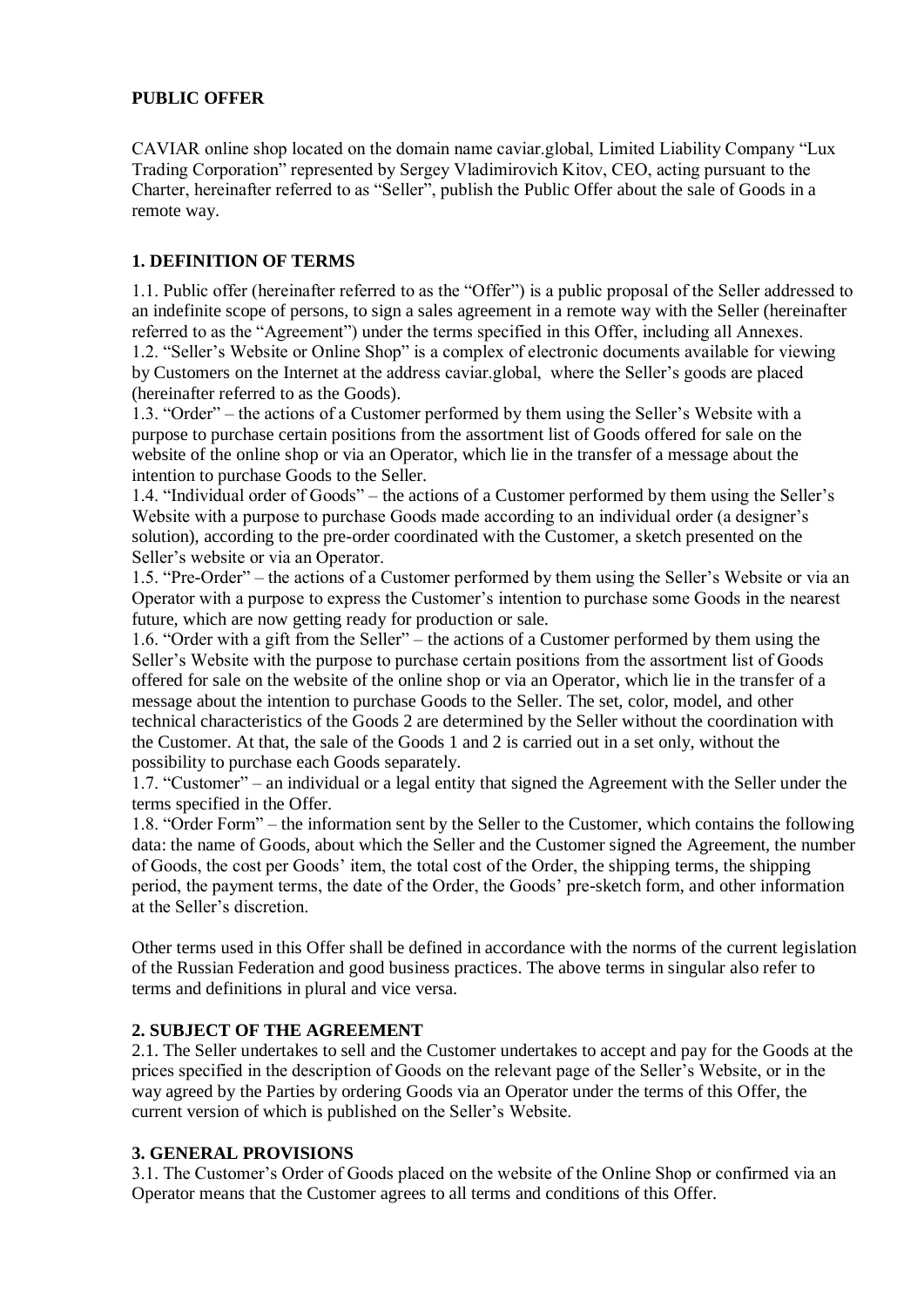3.2. The Administration of the website of the Online Shop has the right to apply changes to the Offer without notifying the Customer.

3.3. The validity period of the Offer is unlimited, unless otherwise specified on the website of the Online Shop. The validity period of the Offer regarding specific, separate positions of Goods from the assortment list of the Goods presented on the Seller's Website may be limited by the availability period of relevant positions in stock of the Seller or by the terms of this Offer.

3.4. The Seller provides the Customer with reliable information about the Goods and their general consumer characteristics, as well as with the information about the warranty period on the website of the Online Shop caviar.global, including the Information section.

3.5. The Agreement is considered concluded from the moment of acceptance – payment for the Goods.

3.6. By carrying out the acceptance in the manner specified by par. 3.5. of this Offer, the Customer confirms that they have read, agreed and fully and unconditionally accepted all terms and conditions of the Agreement in the way they are provided in the text of the Offer, including the annexes to the Offer, which are an integral part of it, the Goods' pre-order and the conditions of the Order Form.

3.7. If the Parties decided that the Goods supplied upon this Agreement are the goods with individually determined characteristics created according to an individual order of the Customer, which cannot be reproduced on a mass scale for other persons, the Customer has no right to refuse of the Goods of proper quality from the moment of payment, as the Goods are made according to an individual order, have individually determined characteristics and may be used only by the Customer who purchases them, or by the person for whom they are purchased.

3.8. To make a preorder, a customer agree with the following points:

-a preliminary scetch is made on the currently existing model on the basis of which the product (the model) is created and the seller will be relieved of responsibility in case if the chisen design on a new model will look different.

-the possibility of making a product will be obvious only after output of a new model and its inspection by the seller's employees.

-the output of a new model in a civil circulation on the area of the Russian Federation can not take place because of the reasons not depending on both sides

-in case, if a new model does not output in a civil circulation on the area of the Russian Federation, the prepayment, made by the customer, may be used at the customer's option- a full refund of the amount paid or the choice of another model, which is offered by the seller.

-the external model data, its name, technical characteristics, the amount of internal memory, delivery set may be changed by the manufacturer due to circumstances beyond the control of both sides.

3.9. The Agreement cannot be withdrawn.

3.10. The Agreement does not require to be signed and/or sealed by the Seller and the Customer and remains in full force and effect at that. All notifications (messages, documents, acts, bills etc.) sent according to this Agreement or in relation to it, will be considered as sent properly, if they are sent as scanned copies via email. The date of notification (message, documents, acts, bills etc.) receipt is the date of sending the corresponding letter.

3.11. All text information and graphical images located on caviar.global are the property of the Seller.

3.12. All Products are sold exclusively for personal use.

3.13. All informational materials presented on the Seller's website have an advisory character and cannot transfer reliable information about certain features and characteristics of the Goods, such as: color, shape, size, and package in a full measure. In case the Customer has questions regarding the features and characteristics of the Goods, before placing an Order, the Customer shall ask for a phone consultation at 007 (495) 150-20-75.

#### **4. PRICE FOR GOODS**

4.1. The prices for each item of Goods are given on the website of the Online Shop caviar.global. In case an individual order of Goods is placed, the final price may be announced by the Operator and transferred to the Customer in the Order Form for a confirmation via email.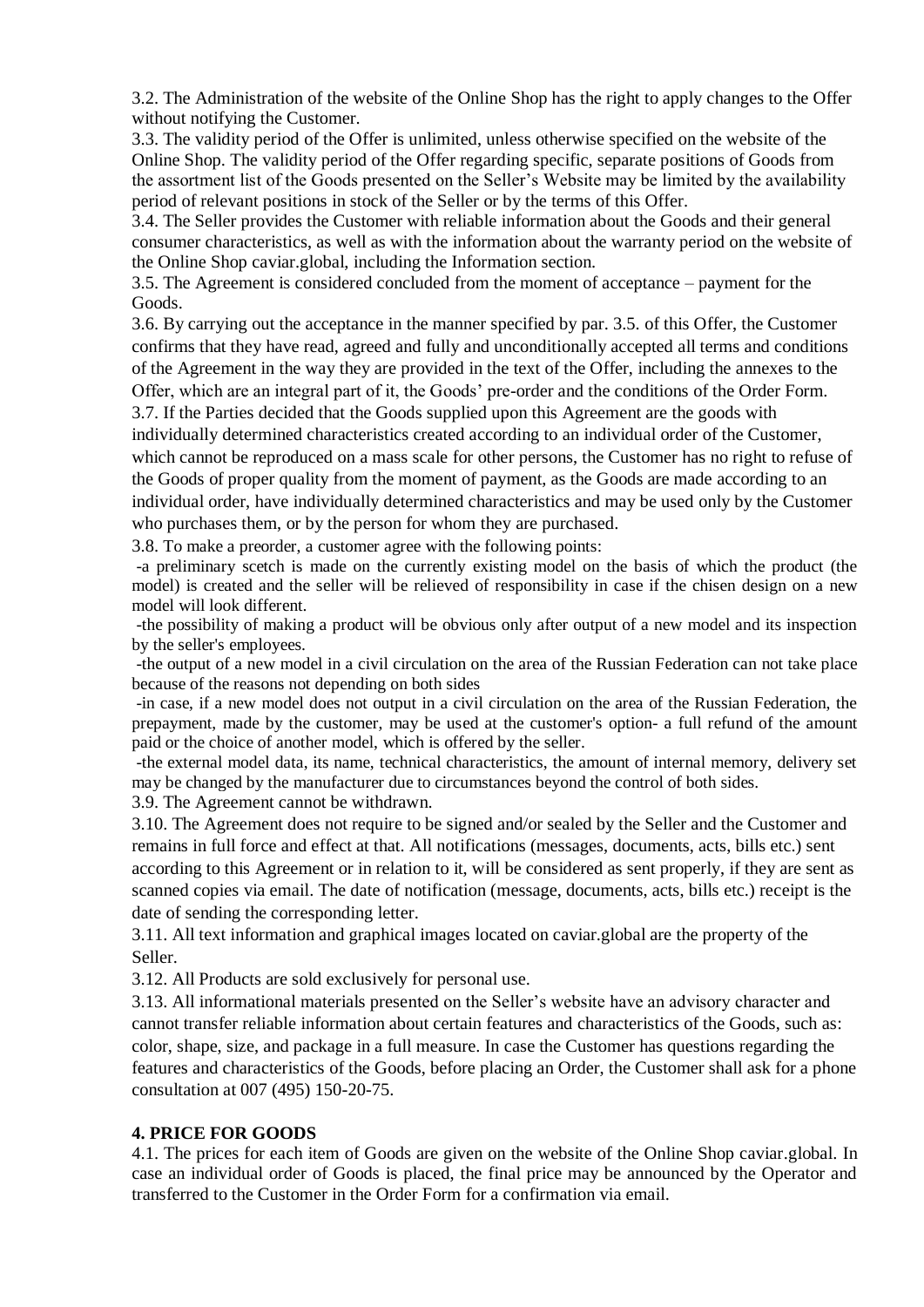4.2. The seller has the right to change the price for any item of Goods ex parte.

4.3. In case the price for the ordered Goods changes, the Seller undertakes to inform the Customer about the change in the price for Goods within 2 (two) days.

4.4. The change of the price for the Goods paid by the Customer is allowed only in case the volume or character of performed work on the order's production (including an individual one) are changed; the contractual price is subject to change and is coordinated by the Parties separately.

4.5. The Seller specifies the cost for the delivery of Goods on the website of the Online Shop or provides it to the Customer when the order is placed by the Operator.

4.6. The obligations of the Customer to pay for the Goods are considered fulfilled from the moment when the funds reach the Seller.

4.7. The Customer pays the price according to the Agreement by sending funds to the Seller's account or by giving cash to the Seller's cash desk, via Internet acquiring or in other payment ways foreseen by the current legislation of the Russian Federation.

4.8. The payment way is a prepayment for the Order in the amount of 100% (one hundred percent). The payment is made in foreign currency at the price for the Goods valid for the payment date.

## **5. ORDER PLACEMENT**

5.1. The order of Goods is made by the Customer via the Operator at 007 (495) 150-20-75 or via the service of the website of the Online Shop caviar.global.

5.2. After confirming the order of the selected Goods, the Customer provides the Operator with the necessary information according to the order specified in par. 5.3. of this Offer.

5.3. During the order placement, the Customer undertakes to provide the following information:

5.3.1. First name, last name, patronym of the Customer or the person specified by them (receiver), name of the legal entity and their representative;

5.3.2. Full bank details for issuing an Invoice (if necessary);

5.3.3. Address for the delivery of Goods (if the delivery is to the Customer's address);

5.3.4. Email address;

5.3.5. Contact phone number.

5.4. If the Seller needs any additional information, they have the right to request it from the Customer. In case the necessary information is not provided by the Customer, the Seller does not bear responsibility for the Goods selected by the Customer.

5.5. The Seller fills in and sends to the Customer the Order Form with all order data including the Goods' pre-sketch, and the Customer undertakes to get acquainted with it and provide the payment for the Goods. The Order completed by the Customer is a message of the Customer about their intention to purchase the Goods on these terms. The fact that the Order has been placed by the Customer, and that the message about the intention to purchase Goods has been sent by the Seller to the Customer's email address with the Order Form.

5.6.Only after the Seller sends to the Customer the prepared Order Form, the pre-sketch of the Goods in case an individual order of Goods has been placed, the Customer can pay for the Order. 5.7. When placing an Order via an Operator, this Offer is sent to the Customer along with the Order Form. The Customer is obliged to confirm that they have read the conditions of the Offer and the Order Form by sending a confirmation in a reply. Without this confirmation, the payment for the

Order is not possible.

5.8. For the Goods transferred, the Customer receives a receipt from the payment system, a sales receipt or a UTD (Universal Transfer document), a receipt from the payment system, a cash register receipt, an IDN (Integrated Delivery Note), and a TORG-12 consignment note are issued with the Product being transferred to the Buyer. If an IDN or TORG-12 are issued, the Buyer is obliged to return the second copy of the transfer document to the Seller with the signature and seal (if any) of the Buyer.

5.9. The Seller undertakes to start manufacturing the Goods (completing the Order) within one working day from the moment of the receipt of the payment amount provided for in par. 4.8. of this Offer and The Seller shall start manufacturing the Product (execute the Order) within one working day from the receipt of the prepayment amount provided for in clause 4.8. of this Offer and fulfill the Order within 30 (thirty) days, if this type of Product has already been introduced into the civil circulation of goods in Russia. If a Preorder is made or such a Custom order is placed, execution of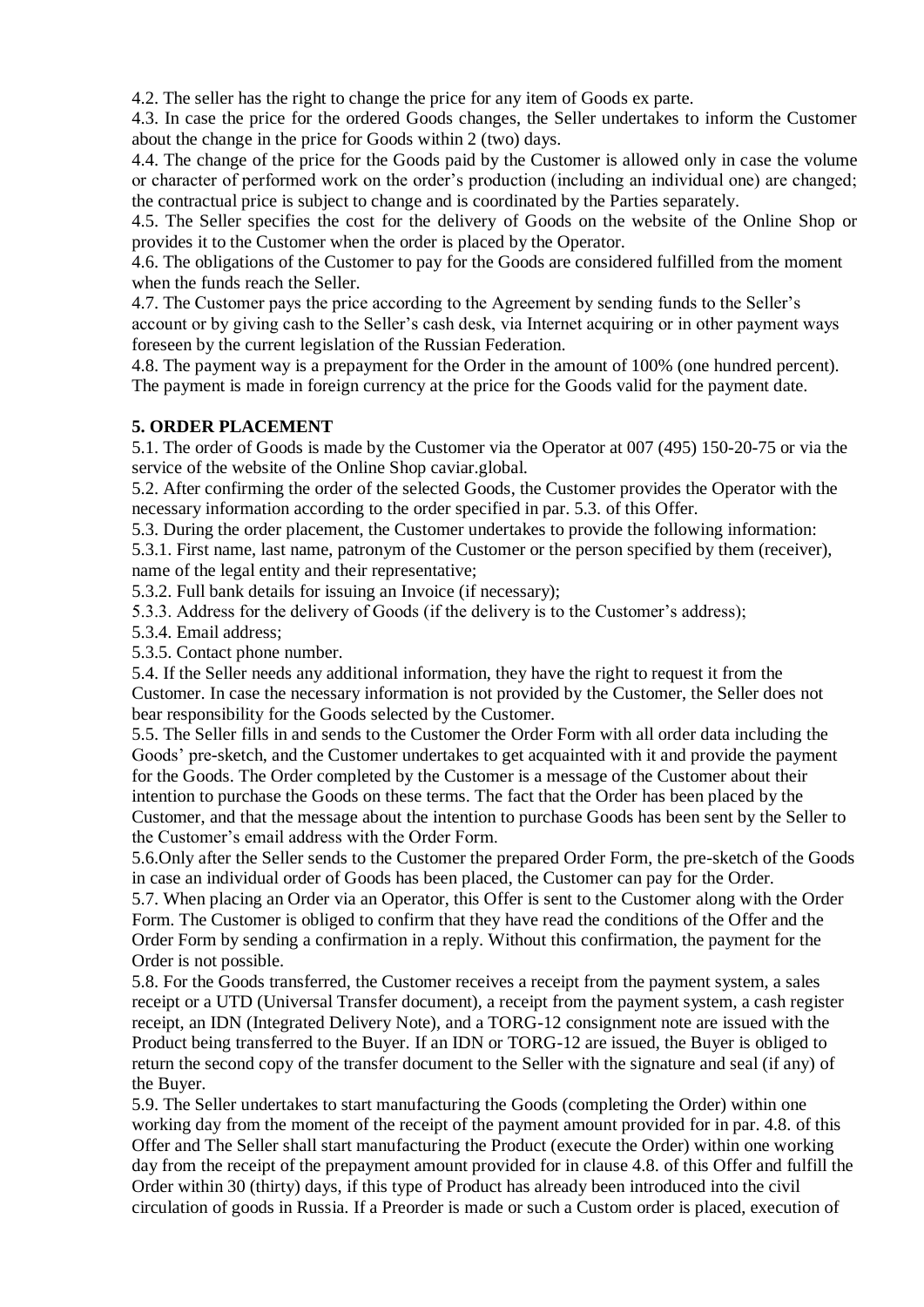the custom design for which requires additional time, the estimated production time shall be reported separately by the Operator.

5.10. When placing a Custom order, the Seller establishes the following rules for the preparation of Preliminary sketches:

- preparation of one preliminary sketch + 5 edits per one unit of the Product are provided by the Seller free of charge;

- preparation of two or more preliminary sketches is paid for by the Buyer at the rate of 10,000 (ten thousand) rubles for each preliminary sketch  $+5$  edits to the said sketch.

If the payment is made for the Product with a prepared preliminary sketch, the above deposit will be taken into account in full when paying for the Order. If the Buyer repeatedly rejects the options for the Preliminary Sketch of the Product, the specified deposit shall be deemed non-refundable.

5.11. The Buyer is responsible for the accuracy of the information and measurements necessary for the execution of the Order provided by the Buyer to the Seller.

5.12. The Seller reserves the right to refuse the manufacture of any Goods or design for the manufacture of Goods without explaining the reasons.

5.13. When placing an individual order for the installation of decorative elements on the device provided by the Buyer, the Buyer agrees that the technical elements of the device can be removed in order to further install the decorative elements. This procedure leads to deformation of the technical elements, making them ineligible for return to the Buyer. It is not possible to restore the device to its original appearance after the work has been carried out.

5.14. The Seller performs a test of the Goods' communication signal level with the help of a SIMcard, in case the Buyer is against such test, they are obliged to inform about it before any work on the Goods manufacturing begins. Otherwise, the Goods will be tested in the abovementioned way. If the Buyer informs about the prohibition of such test, they agree that such verification will not be carried out and the Seller does not guarantee the quality level of communication signal.

5.15. The Seller shall be entitled to purchase devices/Goods in any territory, from any supplier at its own discretion.

#### **6. DELIVERY, TRANSFER OF GOODS TO THE CUSTOMER, RETURN**

6.1. If the remote purchase agreement for the Product is concluded with a condition of Goods delivery to the Buyer, the Seller is obliged within 30 (thirty) days to send the Goods to the place specified by the Buyer. In case the Buyer is not suitable for this type of delivery, the Buyer is offered to make a self-delivery.

6.2. The place of the delivery of Goods is given by the Customer upon placing the Order for the purchase of the Goods.

6.3. The delivery time of the Product to the Buyer includes the processing and manufacturing time, the delivery time, and is indicated in the Order Form. The delivery time of the Product is indicated by the Seller approximately, due to the fact that the transport company may set a different delivery time based on the conditions of logistics.

6.4. The information about the Goods, the Warranty Terms for the Goods are brought to the Customer's notice in the documents attached to the Goods. All this information can also be clarified with the Operator. After receiving the Goods, the Customer needs to read the conditions of the warranty provided and sign the Warranty Card attached. The necessary information about the Goods:

- The image and color of the Goods presented on the sketch / image may slightly vary from the original product;

- When an individual design and some designs of the devices presented by the Seller are being selected, not all functions (NFC and Apple Pay) may be preserved in the device, on which the designer's elements will be installed, due to the use of several layers of the material or metal; - After the installation of the design elements on the device, the device is not waterproof and the

moist on the device is not allowed.

6.5. After the Customer receives the Goods, they are obliged to sign a Universal Transfer Document within 3 (three) business days, which confirms the receipt of the Goods by them, and send a scanned copy of the signed document to the Seller,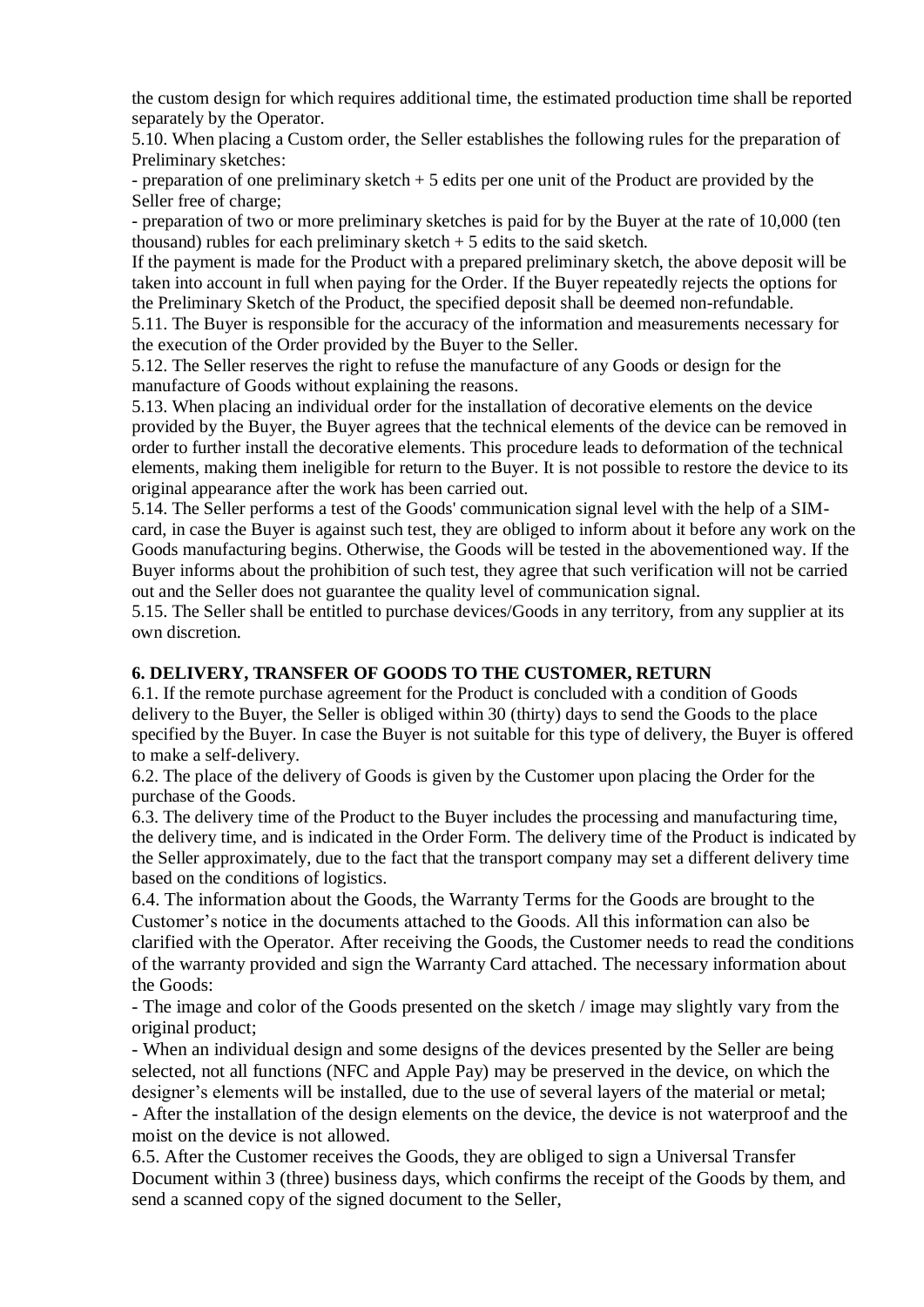6.6. The return of the Goods happens:

6.6.1. Within 7 (seven) days after the Goods are transferred to the Customers, if the marketable conditions of the Goods, the consumer attributes of the Goods, as well as the document confirming the fact and conditions of the purchase of the Goods are preserved. In case of such refusal from the Goods, the Seller returns to the Customer the amount of money paid by them for the Goods, excluding the expenses of the Seller for bank fees and the delivery of the returned Order from the Customer, in the period provided for by the legislation of the Russian Federation (in case all required documents are provided by the Customer). The date of return will be considered the day when the funds are deducted from the Seller's account. When the prepayment paid by the Customer by a bank transfer is returned, the bank fees paid by the Customer in this regard, are not refunded by the Seller.

6.7. Along with specifying the requirements in accordance with par. 6.6. of this Offer, the Customer undertakes to return the Goods specified in the Order, to the Seller. The fact of the return of the Goods is confirmed by the return act / delivery note, signed by the Seller and the Customer. 6.8. In accordance with par. 6 of the List of technically complicated goods approved by the Government Decree of the Russian Federation dated 11/10/2011 No. 924 and par. 11 of the List of non-food goods of proper quality that are no subject to return or exchange for similar goods of another size, form, dimension, style, color or setting, approved by the Government Decree of the Russian Federation dated 01/19/1998 No. 55, the smartphones, phones and watches are technically complicated goods and in this regard are no subject to return and exchange.

6.9. The return of funds for the Goods takes from 6 to 10 working days after the Goods are received and inspected in our service center. Please pay attention that in case the Goods of proper quality are returned, the Seller does not bear expenses for the carriage or delivery of the returned goods. 6.10 The Goods with individual characteristics (Individual order of Goods) of proper quality are the goods that are not subject to return.

6.11. When the Goods are transferred in the original packaging to the Buyer, the Seller insists that the representative or the courier of the Transport Company shall open and inspect the Goods for external defects. In case the Buyer is against such an inspection and receives the Goods in the factory packaging, the Buyer has no right to activate the Goods by entering his personal data if any external defects of the Goods are detected. All claims regarding the appearance of the Goods with the factory packaging shall be accepted only upon opening in front of the Seller's representative or thereafter, but provided that the Goods have not been activated using the Buyer's or any other third party's personal data.

#### **7. APPLICATION OF LEGISLATION. ORDER OF PROCESSING CLAIMS AND DISPUTES**

7.1. The Customers' claims are processed by the Seller in the order and period established by the current legislation of the Russian Federation.

7.2. The Customer's claims are accepted by the Seller to examination via email international@luxe-tr.ru within 2 (business) days from the date when the disputable situation appeared.

7.3. During the processing of disputable situations, the Seller has the right to request from the Customer all necessary documents regarding the examined situation. In case the documents are not provided by the Customer within 2 business days after the day of request, the claim is not subject to processing.

7.4. The Seller and the Customer, considering the character of the provided service, in case disputes and disagreements connected to the provision of services appear, undertake to apply the pre-trial dispute resolution procedure. In case the pre-trial dispute resolution is not possible, the interested party has the right to apply for its resolution to The International Commercial Arbitration Court at the RF Chamber of Commerce and Industry (Moscow) that will process it in accordance with the legislation and their Rules.

7.5. On all issues that are not regulated by this Agreement, the parties are governed by the current legislation of the Russian Federation.

7.6. The recognition of the invalidity of any provision in this Agreement and rules by the court does not cause the invalidity of other provisions.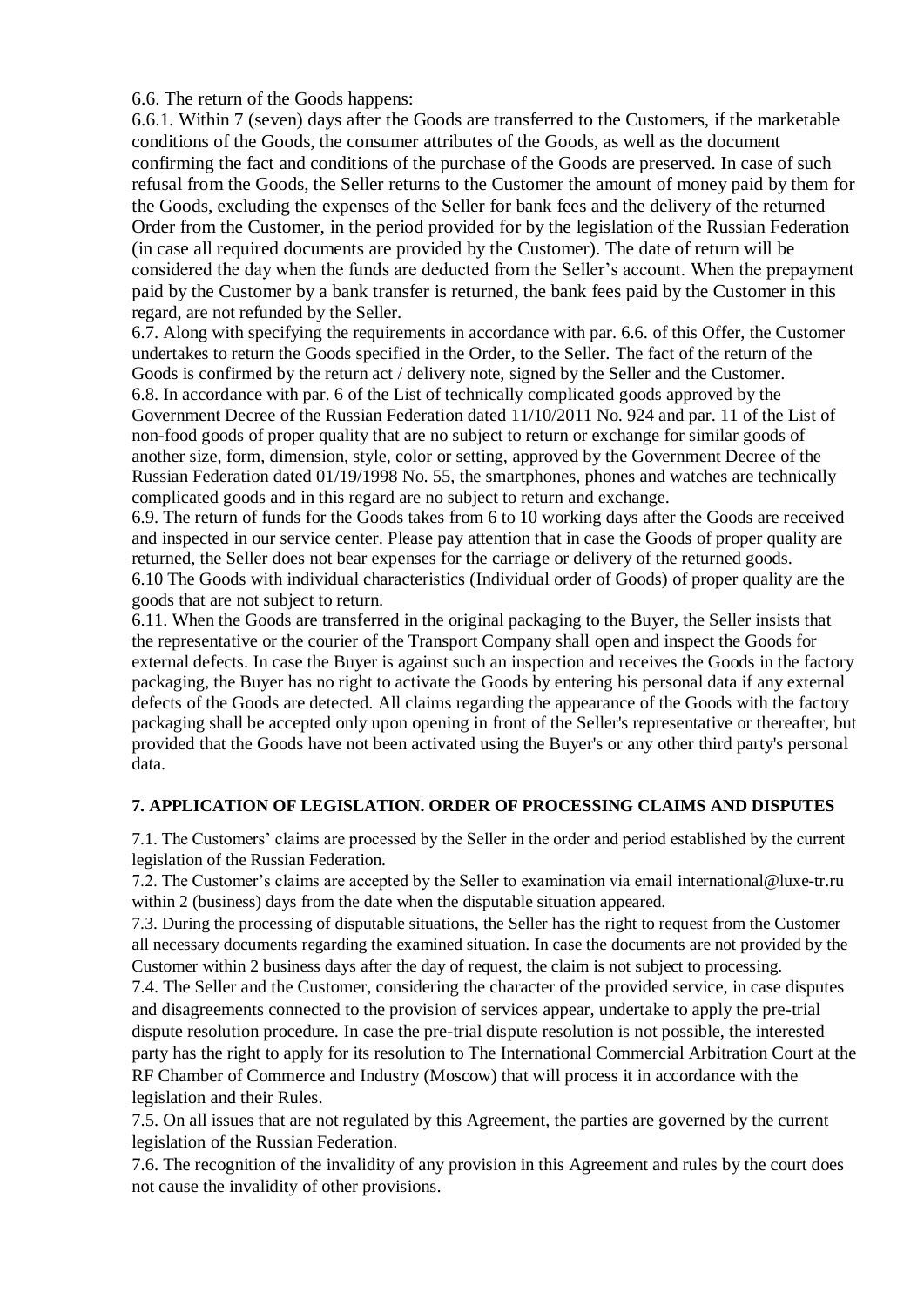#### **8. LIABILITY OF THE PARTIES**

8.1. The Seller does not bear responsibility for inappropriate use of Goods by the Customer, purchased according to the Agreement.

8.2. The Seller has the right to transfer their rights and obligations regarding the completion of the Customer's Order to third parties, remaining responsible for the provision of the Goods ordered by the Customer.

8.3. The Seller has the right to record phone conversations with the Customer. In accordance with par.4 art. 16 of the Federal law "On Information, Information Technologies and the Protection of Information", the Sellers undertakes to prevent the attempts of an unauthorized access to the information about the Customer and/or its transfer to the persons that have no direct relation to the completion of Orders, as well as detect and prevent such attempts in time.

8.4. The proprietary right for the Goods specified in the Order, as well as the risk of their accidental loss or damage are transferred to the Customer from the moment when the Goods are transferred to them.

8.5. The Seller is not responsible for the content and reliability of the information provided by the Customer upon placing the Order. The Seller is excused for the violation of the delivery terms in case the Customer provides unreliable data about them upon placing the Order.

8.6. The Customer is responsible for the reliability of the provided information upon placing the Order. 8.7. The Customer undertakes not to use the Goods purchased on the Seller's Website for commercial purposes.

8.8. The Seller's obligation to transfer the Goods included in the Order to the Customer appears only after the Customer and the Seller sign a Sales Agreement for Goods, and the moment of its conclusion is determined in accordance with par. 3.5. of this Offer.

8.9. In case the Customer does not provide a prepayment for the Order in the amount specified in par. 4.8 of this Offer and in the period given in the Order Form, this non-payment will be considered by the Seller as a rejection of the Customer from fulfilling this Order, which will mean the termination of the Sales Agreement for Goods signed by the Customer and the Seller, ex parte (at the Customer's initiative) and stop:

• the Seller's obligation to sell Goods to the Customer on the prepayment terms;

• the Customer's right of claim against the Seller to sell the Goods to the Customer on the prepayment terms.

8.10. When placing a pre-order, the Customer agrees with the fact that the possibility to manufacture the Goods will be obvious only when a new model is issued and reviewed by the Seller's employees, as well as with the fact, that the release of the new model to civil circulation within the territory of the Russian Federation may not happen for the reasons that do not depend on the Seller. In this case, the prepayment provided by the Customer may be used at the Customer's discretion – a full refund of the paid sum or a choice of another model from the ones offered by the Seller.

8.11. The Seller will make every effort to comply with the delivery time, but delivery is also carried out taking into account the terms set by the transport company. The Seller is not responsible for an increase in the delivery time of the Product if the transport company establishes other delivery times, taking into account logistical features, force majeure, and other reasons.16:10

# **9. CONSENT TO THE PROCESSING OF PERSONAL DATA**

9.1. By agreeing to the conditions of this Offer, the Customer also gives a consent to the Seller to the processing of the Customer's personal data by the Seller in accordance with the Federal Law No.152- FL "About Personal Data". The consent is given by performing concluding actions by the Customer when they press the button "I agree to the conditions of the Offer" upon placing the Order on the Seller's website in order to let the Seller fulfill the Agreement signed with the Customer, or gives a consent in a way specified in par. 5.7. of this Offer. This condition covers the following information transferred to the Seller by the Customer: last name, first name, patronym, gender, date of birth, email address, Customer's phone number, passport details, bank details, information provided by the Customer in accordance with the conditions of this Offer (hereinafter referred to as "Personal Data"). The consent is provided to let the